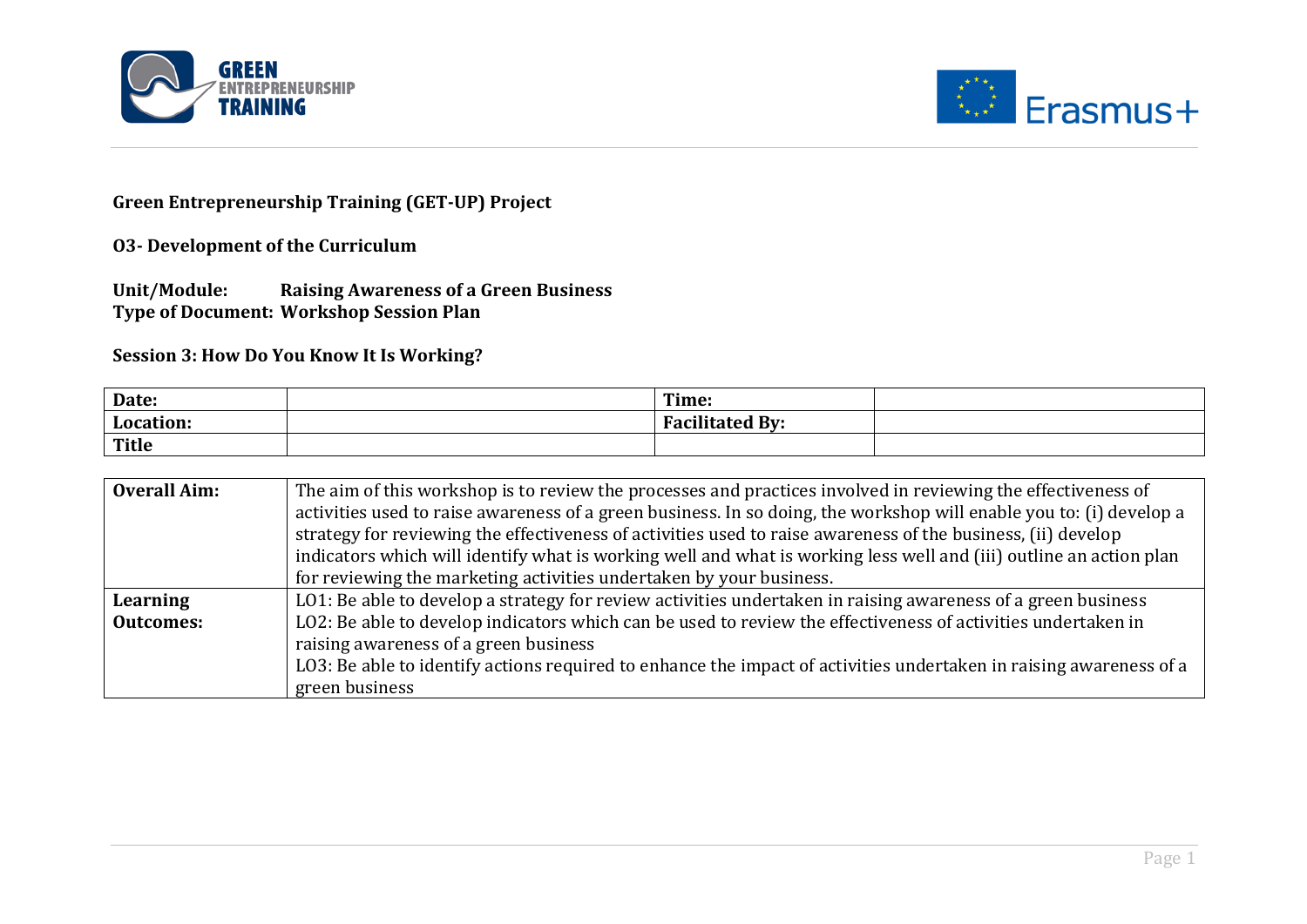



| <b>Time</b> | Learning<br><b>Outcome</b> | Input                                                                                                                                                                                                                                                                | <b>Slides</b> | <b>Learning and Assessment</b><br><b>Activities</b>                                                                                                                                                                        |
|-------------|----------------------------|----------------------------------------------------------------------------------------------------------------------------------------------------------------------------------------------------------------------------------------------------------------------|---------------|----------------------------------------------------------------------------------------------------------------------------------------------------------------------------------------------------------------------------|
| 09.30-09.45 |                            | <b>Review and preview</b><br>Introduce the session, the workshop theme, the<br>agenda and discuss expectations<br>Through the ice-breaker, reflect on the importance<br>of having a strategy for reviewing activities used to<br>raise awareness of a green business |               | Introduction from the learners<br>Ice-breaker - Identify three<br>benefits of understanding what<br>works well and less well in<br>raising awareness of a green<br>business                                                |
|             |                            |                                                                                                                                                                                                                                                                      |               |                                                                                                                                                                                                                            |
| 09.45-10.00 | L <sub>01</sub>            | <b>Reflection on the homework</b><br>Review the key outcomes from the homework<br>Highlight the key "need to know's" with the<br>planning process<br>Tease out the differences between formal and<br>informal practices and processes                                |               | Mind map the key outcomes<br>from the group discussion onto<br>flipchart                                                                                                                                                   |
|             |                            |                                                                                                                                                                                                                                                                      |               |                                                                                                                                                                                                                            |
| 10.00-10.30 | L <sub>01</sub>            | Developing a strategy<br>Introduce the value of developing a marketing<br>strategy<br>Explore the concept of product differentiation,<br>product positioning and value positioning                                                                                   |               | Complete Activity $1 \Rightarrow$<br>Participants to develop the key<br>headings for a marketing<br>strategy for their own<br>business. Each participant to<br>provide a focused summary of<br>their strategy to the other |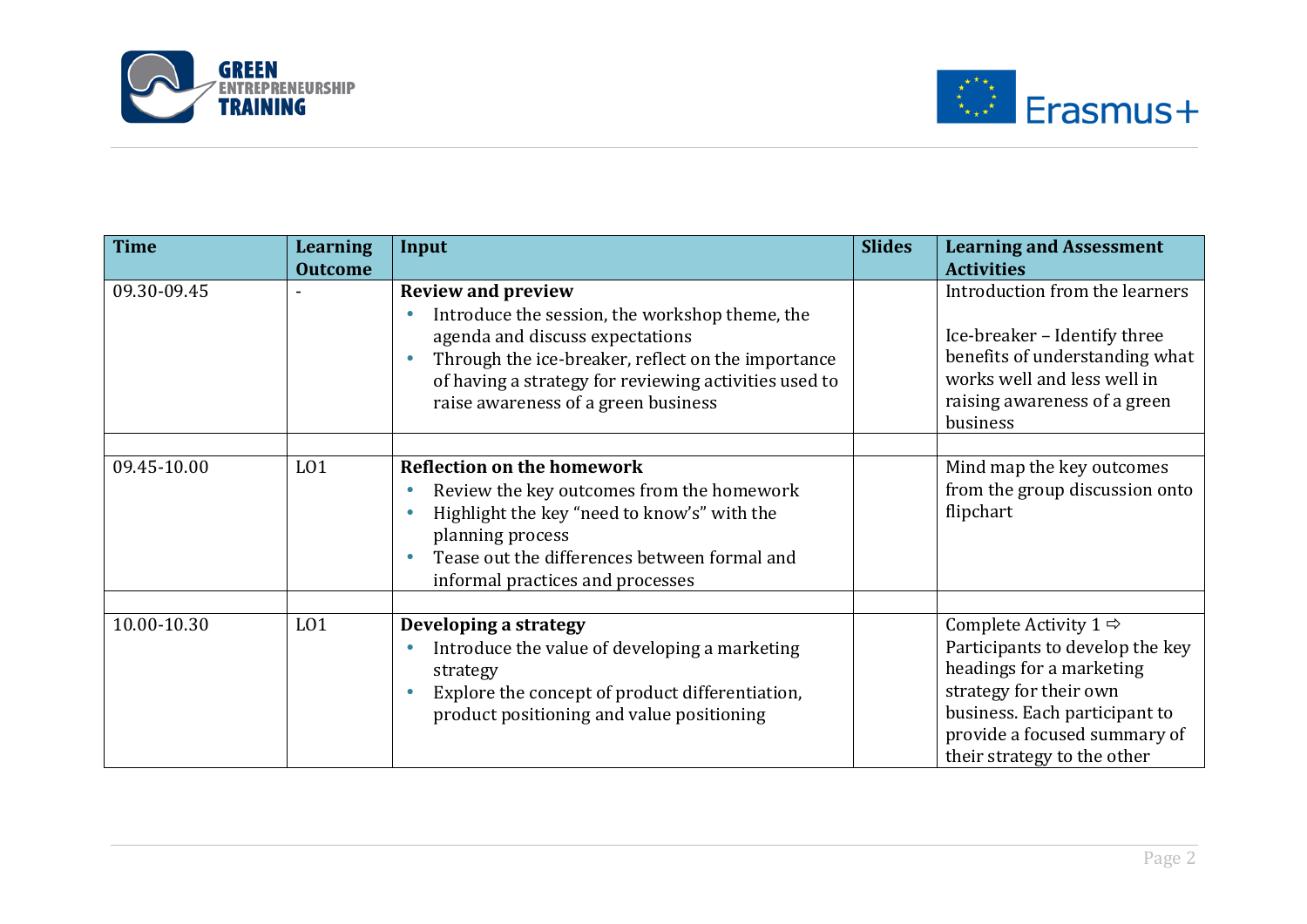



|             |                                        |                                                                                                                                                                                                                                                                                                                                                             | participants                                                                                                                                                                                                                             |
|-------------|----------------------------------------|-------------------------------------------------------------------------------------------------------------------------------------------------------------------------------------------------------------------------------------------------------------------------------------------------------------------------------------------------------------|------------------------------------------------------------------------------------------------------------------------------------------------------------------------------------------------------------------------------------------|
|             |                                        |                                                                                                                                                                                                                                                                                                                                                             |                                                                                                                                                                                                                                          |
| 10.30-10.50 | L <sub>02</sub>                        | Understanding what needs to be measured<br>Outline the importance of establishing SMART<br>objectives<br>Drawing upon Kotler, review the indicators which<br>can be used and the relationship between<br>objectives and indicators<br>Explore the ways in which measures of success can<br>be embedded within the marketing activities                      |                                                                                                                                                                                                                                          |
| 10.50-11.00 |                                        | Tea and coffee                                                                                                                                                                                                                                                                                                                                              |                                                                                                                                                                                                                                          |
|             |                                        |                                                                                                                                                                                                                                                                                                                                                             |                                                                                                                                                                                                                                          |
| 11.00-11.30 | L <sub>02</sub>                        | Understanding what needs to be measured<br>Review issues related to timeframes and people<br>responsibilities in reviewing the effectiveness of<br>marketing activities<br>Review the methods which can be used to review<br>the effectiveness of marketing activities, both<br>quantitative (e.g. Google Analytics) and qualitative<br>(e.g. focus groups) | Complete Activity $2 \Leftrightarrow$ Drawing<br>upon a list of indicators<br>outlined by Kotler, participants<br>need to map out which<br>indicators they could use and<br>the ways in which they will be<br>measured in their business |
| 11.30-12.20 | LO <sub>2</sub> and<br>L <sub>03</sub> | Reviewing what works well and less well - A case<br>study<br>Introduce the case study (whether paper-based or a<br>$\bullet$<br>live case study - wherever possible please use a live<br>case study)<br>The case study needs to: reflect on how the                                                                                                         | If managing a Q & A $\Rightarrow$ mind<br>map the outcomes from the Q<br>& A on a flipchart which can be<br>used to introduce the summary<br>and homework<br>If managing a group activity $\Rightarrow$                                  |